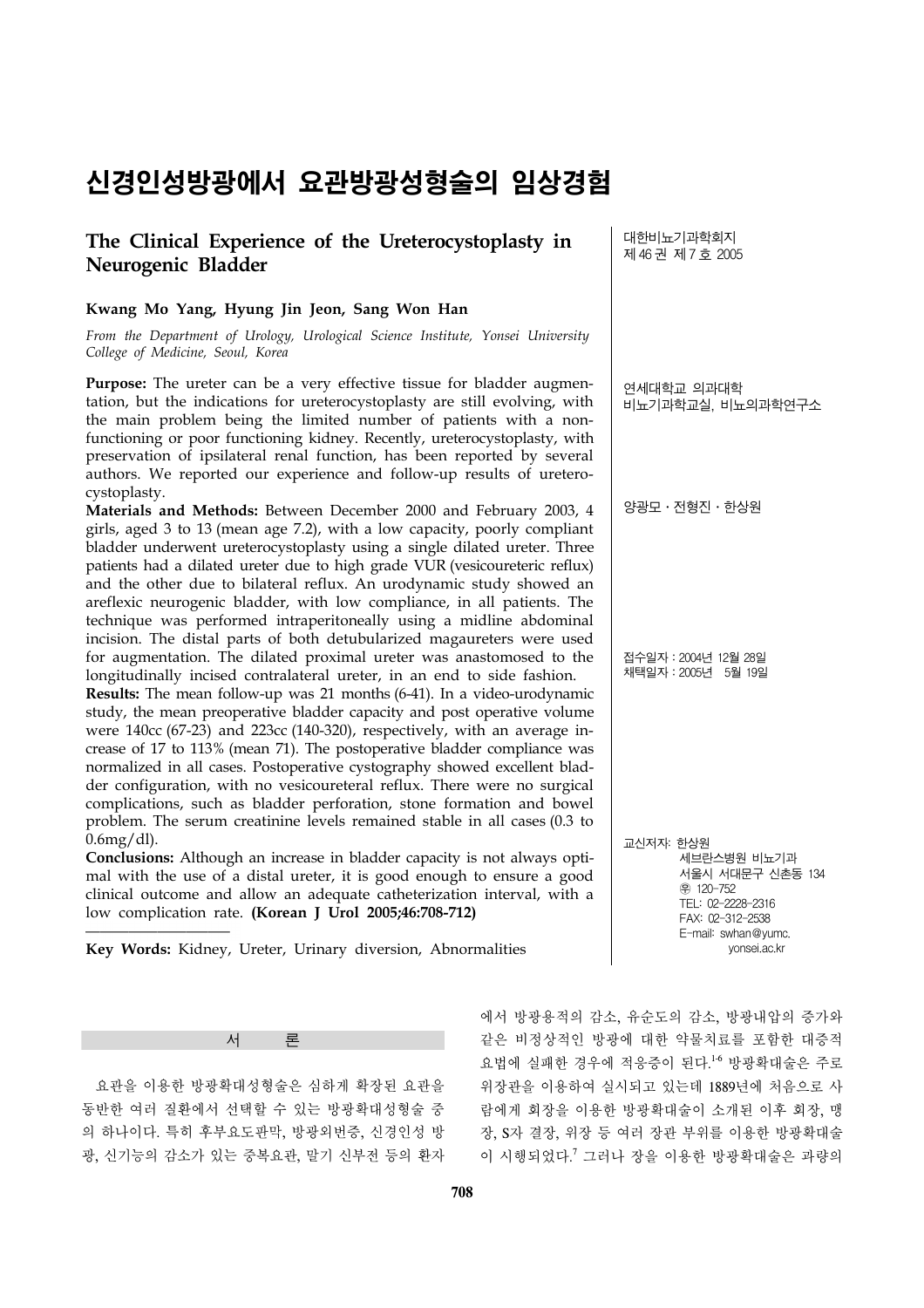점액생성, 방광파열, 요로결석, 대사성산증, 칼슘대사장애 등의 합병증이 발생할 수 있으며 위장을 이용할 경우 혈뇨-동통뇨 증후군 (hematuria-dysuria syndrome) , 대사성 알칼리 증, 과가스트린혈증 (hypergastrinemia) 등의 합병증이 발생 할 수 있다.<sup>8</sup> 이에 반해 1973년 Eckstein과 Martin<sup>9</sup>이 처음 고 안한 요관을 이용한 방광확대술은 장을 이용한 방광확대술 에서 발생할 수 있는 여러 가지 합병증을 예방하는 장점이 있어, 소아환아에게 적용하기에 매우 이상적인 방법이라고 할 수 있다. 초기에는 환측 신장을 보존하면서 요관-요관문 합술을 하기 위해 복강내 접근법을 주로 선택하였으나, 점 차 복강외 접근을 통한 방법도 가능하게 되었다.<sup>10-13</sup>

 현재까지 요관을 이용한 방광확대술은 널리 알려진 방법 이기는 하나 수술 후 결과에 대한 국내 보고는 아직까지는 없는 상태이다. 이에 저자들은 본원에서 시행한 요관을 이 용한 방광확대성형술 및 요관-요관문합술의 임상 경험을 통해 그 경과에 대해 알아보고자 한다.

## 대상 및 방법

 2000년 12월부터 2003년 2월까지 요관을 이용한 방광확대 술을 시행받고 추적관찰이 가능하였던 4명의 환아를 대상 으로 하였다. 수술 당시의 연령 분포는 평균 연령이 6.8세 (3-13), 성별은 모두 여자였고, 평균 추적관찰기간은 23개월 (6-41)이었다 (Table 1). 술 전 병력, 신체검사, 배뇨일지, 요 검사 및 요배양 검사, 혈중 BUN과 크레아티닌치, 신장 초 음파 검사, 비디오-요역동학검사, DMSA 신주사를 시행하 였다.

#### **Table 1.** Patient's characteristics

| Sex/Age<br>(years) | Diagnosis                | <b>UDS</b> findings                                 | VUR               |  |
|--------------------|--------------------------|-----------------------------------------------------|-------------------|--|
| F/13               | VUR                      | Neurogenic bladder,<br>areflexic, low<br>compliance | Left,<br>grade IV |  |
| F/4                | Meningo-<br>myelocele    | Neurogenic bladder,<br>areflexic, low<br>compliance | Left,<br>grade IV |  |
| F/3                | VUR                      | Neurogenic bladder,<br>areflexic, low<br>compliance | Right,<br>grade V |  |
| F/7                | Hinman-Allen<br>syndrome | Neurogenic bladder,<br>areflexic, low<br>compliance | Both,<br>grade V  |  |

UDS: urodynamic study, VUR: vesicoureteral reflux

양광모 외:신경인성방광에서 요관방광성형술의 임상경험 **709**

 3명의 환아에서 고등급의 일측 방광요관역류로 인하여 요관이 심하게 확장된 상태였고 1명에서는 고등급의 양측 방광요관역류로 인하여 양측 요관이 심하게 확장된 상태였 으며 모든 환아에서 저용적 및 저유순도의 신경인성방광 소견을 나타냈다 (Table 1).

 수술 방법으로 4명의 모든 환아에서 확장된 요관의 상부 에서 요관을 횡절개한 후 그 하부의 요관을 종절개를 통해 넓게 편 후 이를 이용하여 방광확대술을 시행하였다. 3명의 환아에서는 절개부위 위쪽의 요관은 반대측 상부 요관과 단측 횡요관요관문합술 (end-to-side transureteroureteroplasty) 을 시행하였으며 1명의 환아에서는 술 전 시행한 DMSA 신 주사에서 고등급의 역류가 있는 환측신의 심한 신기능 저하 소견을 보여 신절제술을 시행하였다 (Fig. 1). 고등급의 양 측 역류가 있었던 1명의 환아에서는 Paquin 술식을 이용한 항역류수술을 시행하였다 (Table 2).

 수술 후 추적관찰 비디오-요역동학검사를 시행하여 수술 전후의 방광 용적, 방광 내압, 방광의 유순도의 변화를 비교 하였으며 역류의 소실여부를 관찰하였고, 혈중 BUN과 크



**Fig. 1.** Schematic illustration of the ureterocystoplasty with a transureteroureterostomy. (A) Bladder and ureter with proposed lines of incision. (B) Opened bladder and ureter. (C) Completed augmentation cystoplasty and transureteroureterostomy.

**Table 2.** Operative techniques

| Sex/Age<br>(years) | Augmentation<br>method                          | Antireflux<br>surgery |
|--------------------|-------------------------------------------------|-----------------------|
| F/13               | Ureterocystoplasty,<br>transureteroureterostomy |                       |
| F/4                | Ureterocystoplasty,<br>simple nephrectomy       |                       |
| F/3                | Ureterocystoplasty,<br>transureteroureterostomy |                       |
| F/7                | Ureterocystoplasty,<br>transureteroureterostomy | $\,^+$                |

+: ureteroneocystostomy (Paquin)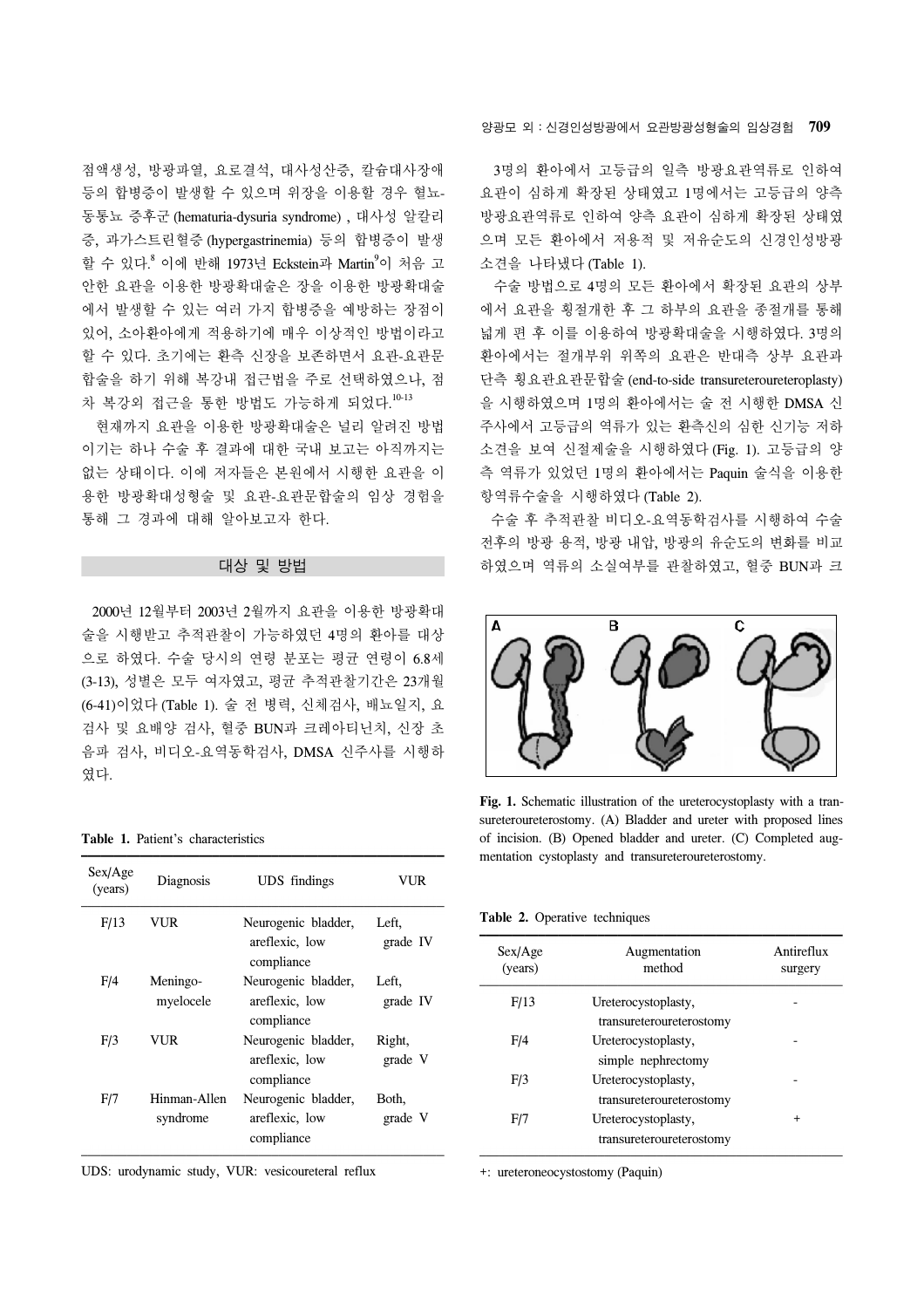# **710** 대한비뇨기과학회지:제 46 권 제 7 호 2005

레아티닌치, 전해질, 신장 초음파 검사 등을 이용해 수술 전후의 신기능을 비교하였으며 결석, 대사장애와 같은 합 병증 유무를 관찰하였다. 본 연구에서 유순도의 감소는 Weld 등<sup>14</sup>의 기준을 이용하여 12.5ml/cmH2O 미만으로 정의 하였다.

# 결 과

 술 후 평균 23개월 (6-41) 후에 비디오-요역동학검사를 시 행하였을 때 모든 환아에서 최대 방광용적은 술 전 평균 140cc (67-235)에서 술 후 223cc (140-320)로 평균 71% (17113) 증가하였고, 술 전 방광 유순도가 저하되었던 모든 환 아에서 술 후 방광 유순도가 정상화되었다. 술 전 평균 4시 간 (3-6) 간격의 간헐적 자가도뇨에서 요실금이 있던 환아 들은 방광확대술 후 6시간 간격의 간헐적 자가도뇨에서 요 자제가 확보되었다 (Table 3).

 술 전 3명의 환아에서 고등급의 일측 방광요관역류가 관 찰되었고 1명에서 고등급의 양측 방광요관역류가 관찰되 었다. 양측에 역류가 있던 환아는 단측 횡요관요관문합술 을 시행한 후 정상요관에 대해 방광요관재문합술을 시행하 였고 술 후 역류는 소실되었다 (Fig. 2). 술 전 모든 환아에서 반복적 요로감염이 있었으나 1명의 환아에서 수술 직후 발

**Table 3.** Urodynamic findings before and after ureterocystoplasty

| Sex/Age | Follow up | $CIC$ volume $(cc)$ |               | Bladder capacity (cc) |               | Compliance |        | CIC interval    |        |
|---------|-----------|---------------------|---------------|-----------------------|---------------|------------|--------|-----------------|--------|
| (years) | (months)  | Preop               | Postop $(\%)$ | Preop                 | Postop $(\%)$ | Preop      | Postop | Preop           | Postop |
| F/13    | 31        | 120                 | 300(250)      | 150                   | 320 (213)     | Low        | Normal | 3 <sub>hr</sub> | 6hr    |
| F/4     | 14        | 50                  | 100(100)      | 67                    | 140 (209)     | Low        | Normal | 3 <sub>hr</sub> | 6hr    |
| F/3     | 6         | 80                  | 130 (163)     | 108                   | 156 (117)     | Low        | Normal | 4hr             | 6hr    |
| F/7     | 41        | 200                 | 200 (100)     | 235                   | 274(117)      | Low        | Normal | 6hr             | 6hr    |
| Mean    | 23        | 113                 | 183 (178)     | 140                   | 223 (171)     |            |        |                 |        |

CIC: clean intermittent catheterization



**Fig. 2.** Preoperative video-urodynamic study (A, B) of a 3-year-old girl with a neurogenic bladder and reflux on the left side. Video-urodynamic study, post-op 12 months later  $(C, D)$ .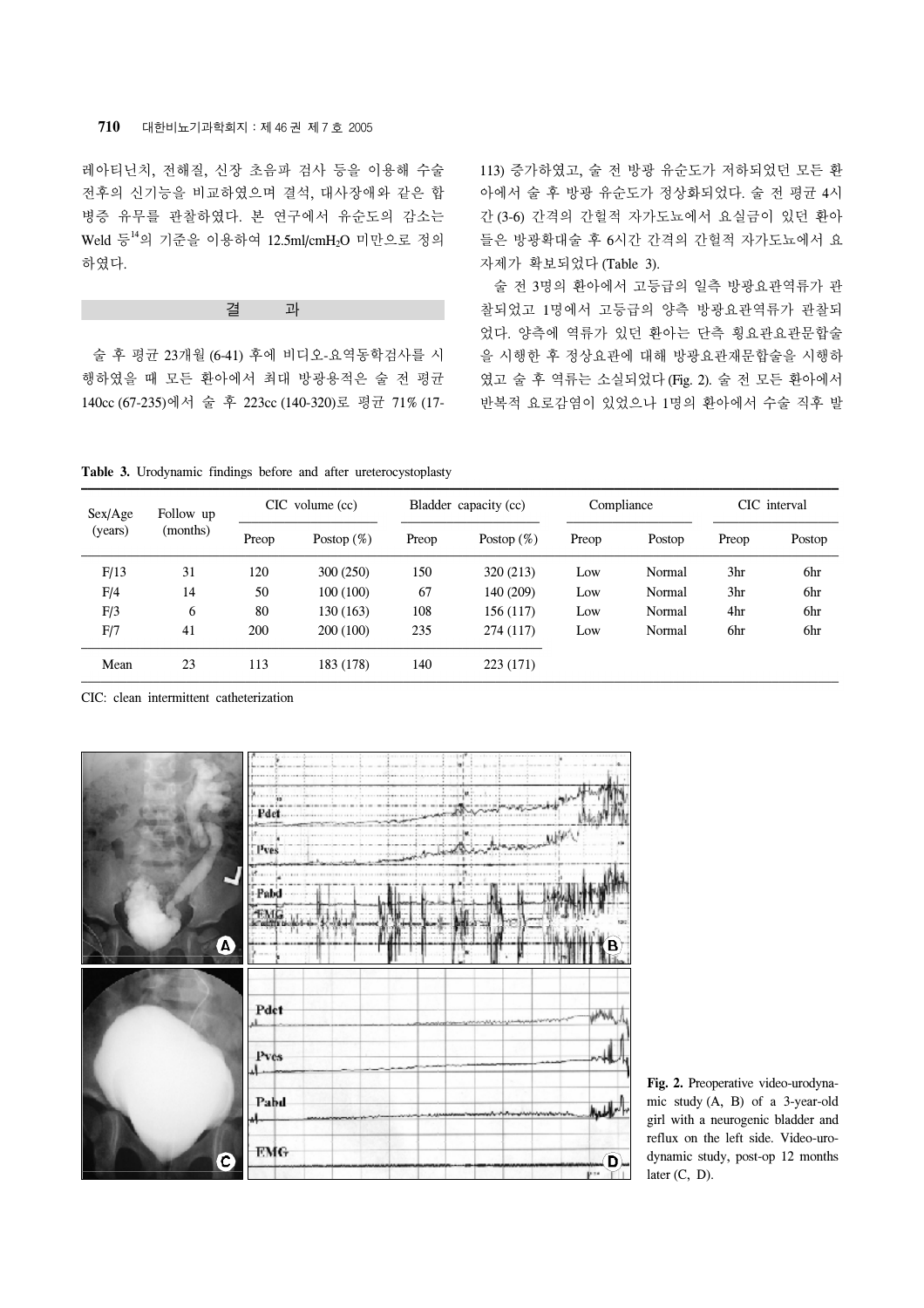| Sex/Age | Follow up | Continence |        | Serum $Cr$ (mg/dl) |        | VUR      |                          | UTI       |                          |
|---------|-----------|------------|--------|--------------------|--------|----------|--------------------------|-----------|--------------------------|
| (years) | (months)  | Preop      | Postop | Preop              | Postop | Preop    | Postop                   | Preop     | Postop                   |
| F/13    | 31        | -          |        | 3.1                | 3.0    | Lt. GV   | $\overline{\phantom{a}}$ | $\ddot{}$ | $\overline{\phantom{0}}$ |
| F/4     | 14        |            |        | 0.5                | 0.6    | Lt. GIV  |                          | $\div$    |                          |
| F/3     | 6         |            | $\div$ | 0.6                | 0.7    | Rt. GV   | $\qquad \qquad$          | $\ddot{}$ |                          |
| F/7     | 41        |            |        | 1.4                | 1.5    | Both. GV | $\overline{\phantom{0}}$ | $\ddot{}$ |                          |

**Table 4.** Clinical findings

Cr: creatinine, VUR: vesicoureteral reflux, UTI: urinary tract infection

생한 열성요로감염을 제외하고 요로감염은 관찰되지 않았 다 (Table 4).

 술 후 방광천공, 결석, 대사장애, 장폐색 등의 합병증은 모든 환아에서 관찰되지 않았다. 술 전에 비해 혈중 크레아 티닌치의 상승을 보이는 환아는 없었고 신장기능에 대한 DMSA 신주사에서 신장기능의 악화를 보이는 예는 없었다 (Table 4).

#### 고 찰

 요관은 방광과 같은 요상피세포로 구성되어 있고 탄성이 높은 근육층으로 구성되어 방광확대술을 시행하기에 가장 좋은 대상이며 방광유순도의 호전뿐만 아니라 방광용적의 증가에도 좋은 성적을 보이고 있다. <sup>2</sup> 지금까지 방광확대술 에 가장 흔히 이용되는 조직은 회장, 대장 및 위와 같은 장 관이었다. 이러한 조직들은 낮은 방광내압과 큰 방광용적 을 얻는 데에는 매우 효과적이지만 장을 통한 전해질흡수 에 의한 전해질불균형, 다량의 점액의 배출, 결석형성과 같 은 합병증뿐만 아니라 수술과 관련하여 장폐색이나 변실 금, 흡수장애 등과 같은 여러 가지 문제가 있다. 요상피세포 의 경우 장세포와 달리 전해질의 흡수나 점액의 분비가 없 고 특히 악성세포의 발생위험이 증가하지 않는다. <sup>7</sup> 따라서, 방광확대술을 시행하는데 있어 요관을 사용하는 것은 매우 효과적일 수 있다.

 요관을 이용한 방광확대성형술은 확장된 요관의 신장기 능이 없는 경우에 신절제술과 함께 제한적으로 시행되었 고, 최근에는 신장을 보존하기 위하여 원위부 요관을 사용 하여 방광요관재문합술을 시행하거나 반대측 요관으로 단 측 횡요관요관문합술을 시행하고 있으나 아직까지 많은 환 자에게 적용되지는 못한다. <sup>15</sup> 저자들은 신장기능이 5% 이 상인 경우 신장을 보존하기 위하여 단측 횡요관요관문합 술을 시행하였고, 신장기능이 없는 경우에는 신절제술과 함께 확장된 신우와 요관을 이용하여 방광확대술을 시행

## 하였다.

 요관을 이용한 방광확대성형술에 있어 가장 큰 논란은 방광용적의 증가에 있다. 일반적으로는 장을 이용한 방광 확대성형술과 비교하여 용적이 적게 늘어나는 것으로 알려 져 있다. <sup>2</sup> 이러한 결과에 대해서는 술 전에 이미 확장된 요 관을 이용할 뿐만 아니라 요로감염에 의한 요관의 섬유화 에 기인한 것으로 생각할 수 있다. 따라서, 요관을 이용한 방광확대술에서 방광용적증가에 영향을 미치는 가장 중요 한 요소는 사용하는 요관의 크기 및 요관의 재단 (folding)이 라고 할 수 있다. Wolf와 Truzan<sup>13</sup>은 분리된 요관을 11/2회 접음으로써 초기에 얻을 수 있는 방광용적을 약 3배 증가시 켰다. 일반적으로 요관을 길게 절개한 후 한번 접을 때마다 방광용적은 2배씩 늘어나게 된다. 이는 장을 이용한 방광확 대성형술에서도 흔히 사용하는 방법이다. Landau 등<sup>2</sup>은 요 관을 이용한 방광확대성형술이 장을 사용한 것과 비교해 방광용적의 증가에 유의한 차이가 없다고 하였다. 그러나 이 연구에서는 모든 환자에서 신절제술을 동시에 시행하여 상부요관 및 신우까지 방광확대술에 사용하였다. 본원의 결과에서도 신절제술을 함께 시행하여 요관뿐만 아니라 신 우를 사용했던 환아의 경우 비슷한 연령대의 다른 환아들 에 비해 상대적으로 술 후 증가된 방광용적을 확인할 수 있었다. 그러나 요관에 의한 방광확대성형술의 결과를 반 드시 방광용적의 증가에 초점을 맞출 필요는 없으며 중요 한 것은 술 후 환자의 합병증이나 요역동학검사에 나타나 는 소견들이다. 본원에서 수술을 시행받은 4명의 환아 중 술 후 중대한 합병증은 없었으며 요역동학검사에서 방광유 순도의 호전을 확인할 수 있었다 (Fig. 2). 실험적인 방법으 로 확장되지 않은 요관을 인위적으로 확장하여 방광확대술 을 시행하였으나 아직까지 임상에 적용하기에는 제한점이 있다. 16

 최근까지 방광보존술 및 요관요관문합술을 시행하는 경 우 복부 정중절개 및 복강 내를 통해 접근하는 것이 일반적 인 방법이다. 복강 내 접근 시에 발생할 수 있는 합병증을